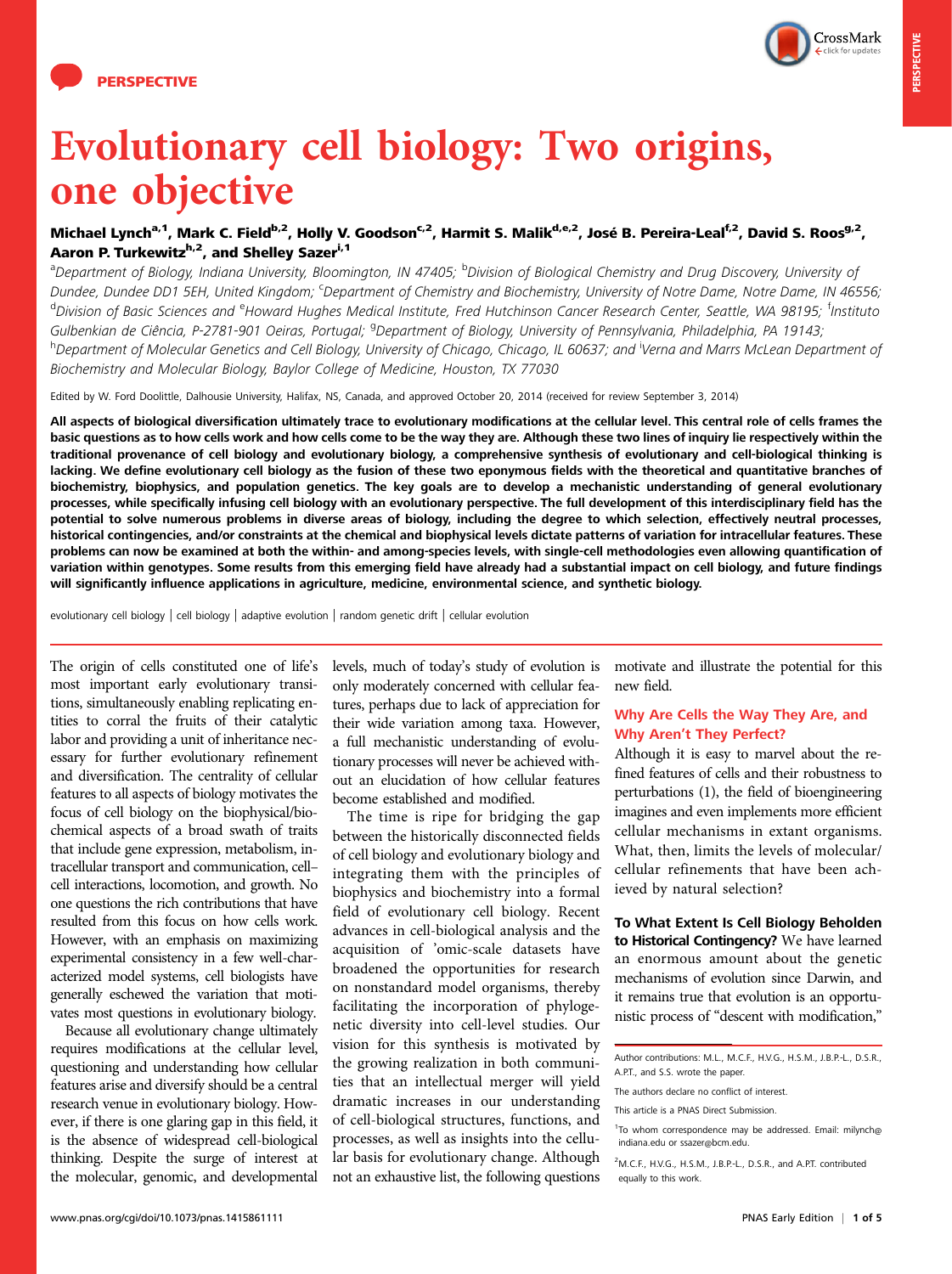working with the resources made available in previous generations. Once established, useful features cannot be easily dismantled and reassembled de novo unless there is an intermediate period of redundancy.

One remarkable example of how history continues to influence today's cell biology is the near universal use of ATP synthase as a mechanism for energy generation (2). Embedded in the surface membranes of bacteria and organellar membranes of eukaryotes, this complex molecular machine uses the potential energy of a proton gradient to generate a rotational force that converts ADP to ATP, much like a turbine converts the potential energy of a water gradient into electricity. However, the proton gradient does not come for free: cells first use energy derived from metabolism to pump protons out of membrane-bound compartments, creating the gradient necessary for reentry through ATP synthase. Even assuming that ATP production is an essential requirement for the origin of life, it is by no means clear that the path chosen for ADP-to-ATP conversion is the only possibility.

Rather, the universal reliance of all of life on this mechanism of energy conversion may be a historical relic of the exploitable energy source present at the time of life's foundation: e.g., a precellular period in which energy acquisition derived from a natural proton gradient between overlying low-pH marine waters and the alkaline interiors of vent mounds (3, 4). Despite the central significance of ATP synthase to bioenergetics across the Tree of Life and the invariance of the basic mechanism of ATP regeneration, many examples are known in which the structure of the complex has been modified with respect to the numbers and types of subunits (2, 5, 6).

How Is Cell Biology Constrained by the Laws of Physics and Chemistry? Although cataloging and explaining biodiversity are central themes of evolutionary biology, deciphering the roles by which biophysical/biochemical barriers channel cellular characteristics into a limited range of alternatives is equally important. Like the near-universal genetic code, the laws of physics endow cells with specific properties, but, unlike the nucleotide sequences of genes, these laws are immutable and have potential impacts at all levels of biological organization.

Examples of relevant organizing principles at the molecular scale include the role of the hydrophobic effect in protein folding and assembly and constraints imposed by intracellular molecular crowding. For example, rather than operating as monomers, the majority of proteins self-assemble into higher-

order structures such as dimers, tetramers, etc. Remarkably, however, unlike the strong, general trend toward dramatic increases in gene structural complexity from prokaryotes to unicellular eukaryotes to multicellular species (7), higher-order structural complexity of proteins does not noticeably scale with organismal complexity across the Tree of Life (8). Comparative biochemical and protein-structural analysis within a phylogenetic framework has great potential to address many outstanding questions in this area, including whether variation in the multimeric states of proteins is a simple consequence of stochastic mutations of adhesive interface residues, with minimal effects on catalytic efficiency.

Similar questions arise about the biophysical properties of supermolecular structures, such as microtubules, actin filaments, and the endomembrane systems of eukaryotic cells (9). The self-assembly of lipid bilayers emerges spontaneously from the biophysical properties of amphiphilic molecules, and recent origin-of-life research suggests that some of the key first steps in the origin of life, such as the assembly and division of vesicles, are inevitable consequences of the behavior of organic molecules in water (10, 11).

Finally, general biophysical phenomena are undoubtedly involved in the patterning of phenotypes at the whole-cell level. For example, constraints on surface:volume scaling may have been involved in the establishment of internal membranes and their above-noted associations with bioenergetics (12). Such constraints may also have played a central role in the evolution of cell size and features of the nuclear envelope (13). The emergence of the nuclear envelope may have, in turn, had secondary evolutionary consequences, such as the establishment of a permissive environment for intron proliferation (7), which requires efficient pretranslational splicing of transcripts.

Although the preceding observations suggest that the emergence and diversification of numerous cellular features may be predictable on biophysical grounds alone, the imposition of constraints on a complex trait need not preclude substantial opportunities for modifying the underlying components, as previously discussed with respect to ATP synthase. For example, although there are common organizational principles in diverse regulatory, signal-transduction, and metabolic pathways, dramatic cases of rewiring have been revealed with the expansion of molecular and cell biological investigations to multiple species. Such examples include aspects of mating-type specification (14, 15), meiosis (16), cell cycle (17, 18), biosynthetic

pathways (19–23), protein transport (24), nuclear organization (25), and ribosome production (26, 27). These kinds of observations imply that there are often numerous degrees of freedom for reorganizing the underlying determinants of otherwise constant cellular processes.

How Much of Cellular Complexity Is the Result of Adaptation? A commonly held but incorrect stance is that essentially all of evolution is a simple consequence of natural selection. Leaving no room for doubt on the process, this narrow view leaves the impression that the only unknowns in evolutionary biology are the identities of the selective agents operating on specific traits. However, population-genetic models make clear that the power of natural selection to promote beneficial mutations and to remove deleterious mutations is strongly influenced by other factors. Most notable among these factors is random genetic drift, which imposes noise in the evolutionary process owing to the finite numbers of individuals and chromosome architecture. Such stochasticity leads to the drift-barrier hypothesis for the evolvable limits to molecular refinement (28, 29), which postulates that the degree to which natural selection can refine any adaptation is defined by the genetic effective population size. One of the most dramatic examples of this principle is the inverse relationship between levels of replication fidelity and the effective population sizes of species across the Tree of Life (30). Reduced effective population sizes also lead to the establishment of weakly harmful embellishments such as introns and mobileelement insertions (7). Thus, rather than genome complexity being driven by natural selection, many aspects of the former actually arise as a consequence of inefficient selection.

Indeed, many pathways to greater complexity do not confer a selective fitness advantage at all. For example, due to pervasive duplication of entire genes (7) and their regulatory regions (31) and the promiscuity of many proteins (32), genes commonly acquire multiple modular functions. Subsequent duplication of such genes can then lead to a situation in which each copy loses a complementary subfunction, channeling both down independent evolutionary paths (33). Such dynamics may be responsible for the numerous cases of rewiring of regulatory and metabolic networks noted in the previous section (34, 35). In addition, the effectively neutral acquisition of a protein– protein-binding interaction can facilitate the subsequent accumulation of mutational alterations of interface residues that would be harmful if exposed, thereby rendering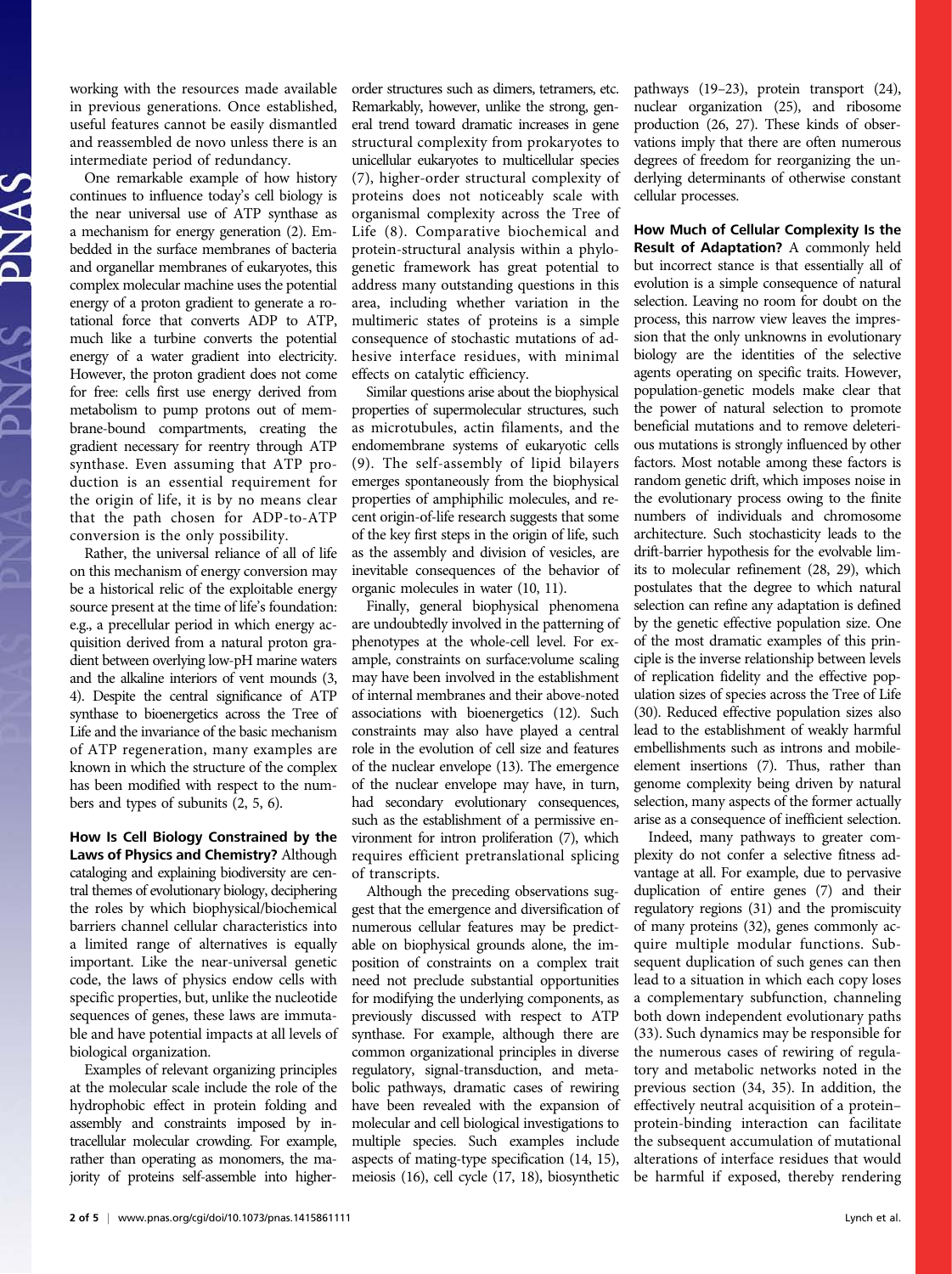what was previously a monomeric structure permanently and irreversibly heteromeric (8, 36–39). Finally, although it has long been assumed that selection virtually always accepts only mutations with immediate positive effects on fitness, it is now known that, in sufficiently large populations, trait modifications involving mutations with individually deleterious effects can become established in large populations when the small subset of maladapted individuals maintained by recurrent mutation acquire complementary secondary mutations that restore or even enhance fitness (40, 41).

One goal of evolutionary cell biology should be to determine whether these general principles involving effectively neutral paths of molecular evolution extend to even higherorder biological features, such as intracellular architecture (37). Is natural selection a sufficient or even a necessary explanation for the evolution of the complex features of the ribosome, the spliceosome, the nuclear-pore complex, and the Golgi apparatus? Or is a march toward increased, and potentially irreversible, cellular complexity an inevitable outcome of mutation pressure and the inefficiencies of selection processes in finite populations?

The points raised above are not meant to suggest that structures as complex as ribosomes or ATP synthase are maladaptive. Certainly, today's cells cannot survive without such molecular machines. However, the existence of complex cellular features need not imply that each of the myriad of changes that sculpted such structures over evolutionary time was adaptive at the time of establishment. The determination of whether it is even feasible for a cellular innovation to have been promoted by purely adaptive processes cannot be made in the absence of information about the population-genetic environment: i.e., the magnitudes of the power of mutation, recombination, and random genetic drift. All three features vary by orders of magnitude across the Tree of Life and can only roughly be inferred for ancestral species. Uncertainty in this area is a major challenge for evolutionary cell biology (30, 42).

#### How Do Cellular Innovations Arise?

For practical reasons, cell biology has historically focused on the average features of the members of large populations of genetically uniform cells. However, natural selection does not operate directly on population means but on variation among individuals. Moreover, the evolutionary response to selection on a trait is not a simple matter of variation, but a function of the fraction of variation that has a genetic basis. Estimation of these key parameters is now within reach as new technologies allow assays of single cells in a high-throughput manner. Applications of these methods to genetically uniform populations reveal substantial cell-to-cell variation in gene-specific numbers of transcripts and proteins in all domains of life (43–45), and such variation (intrinsic cellular noise) seems to be a natural outcome of biophysical features of interactions between transcription factors and their binding sites, which can be quantified in mechanistic terms (46, 47). These kinds of observations, which can be extended to other intracellular traits (48), are essential to understanding the limits to the evolvability of cellular features. This is because environmental variance (intracellular noise) reduces the ability of a population to respond to selection by overshadowing the heritable genetic component of variation (49).

Although conceptually straightforward, resolving the degree to which variation (and covariation) of phenotypes in populations of cells is a consequence of genetic vs. environmental causes will require large-scale experimental designs including genetically variable isolates. When applied in this way, single-cell phenotyping down to the level of individual molecules has the potential to revolutionize the field of quantitative genetics by elucidating the precise sources of variation underlying the expression of higher-order cellular features. Notably, the statistical framework of quantitative genetics is also fully equipped to address the evolutionary consequences of transient epigenetic effects (49), whose influences are dissipated over time with various levels of reinforcement (e.g., refs. 50–52).

## Where Do Cellular Innovations Map onto the Tree of Life?

A first step in nearly all studies in evolutionary biology is the elucidation of phylogenetic patterns of variation. Although a purely historical perspective cannot reveal the mechanisms by which evolution proceeds, it does clarify what needs to be explained. Traditional cell biology is largely devoid of comprehensive comparative analyses, but recent studies demonstrate the power of such approaches, as illustrated by the following three examples.

The first example addresses the evolutionary origins of the network of organelles and underlying molecular features by which membrane trafficking emerged in eukaryotes. The sorting of proteins and lipids among the intracellular compartments of eukaryotic cells is mediated in part by a family of protein

complexes called adaptins. Although it had been accepted for over a decade that there are only four adaptin complexes in eukaryotes, comparative genomics suggested the presence of a fifth highly divergent adaptin-like complex across eukaryotes (53). Subsequent characterization of the protein in human cells identified its cellular location and function, thereby fundamentally altering our basic understanding of vesicle-transport systems and the likely order of evolutionary events leading to their diversification. An even more recent phylogenetic analysis suggests the existence of a sixth form of adaptor complex (54), raising the possibility that still more remain to be discovered, perhaps with some complexes being restricted to a subset of taxa.

A second striking example of the power of comparative analysis to inform our basic understanding of cell biology involves the discovery of an evolutionary relationship between what were considered two very different kinds of membrane-deformation proteins. Cargo transport in eukaryotic cells involves the use of diverse pathways initiating with membrane-coated vesicles supported by clathrin, and the cage forming proteins of cytoplasmic coat protein complexes I and II (COPI and COPII). Although these proteins are lacking in amino acid sequence similarity, comparative structural analysis suggests a common molecular architecture that is also related to the membrane-curving proteins involved in both the nuclear-pore complex (NPC) (55) and the adaptins discussed above. The structural and functional insights emerging from these observations guided the development of a mechanistic understanding of the NPC (56) and yielded a novel evolutionary proposal—the "protocoatomer" hypothesis, which postulates that many vesicle-coating complexes and the NPC arose by descent with modification (55). Among other things, this concept has provided a potential explanation for how the diverse body plans of eukaryotic cells could have arisen from a simpler prokaryote-like ancestor.

In a third example, an integration of molecular and morphological phylogenetic analysis has led to the identification of novel components of centrioles and cilia, as well as to evolutionary hypotheses for how their coordinated biogenesis and functions in different cellular contexts have been achieved through duplication and divergence of an ancestral gene set (57, 58).

This small set of examples illustrates the considerable potential for more elaborate comparative analyses to elucidate the evolutionary foundations of the most basic eukaryotic cellular features. Of course,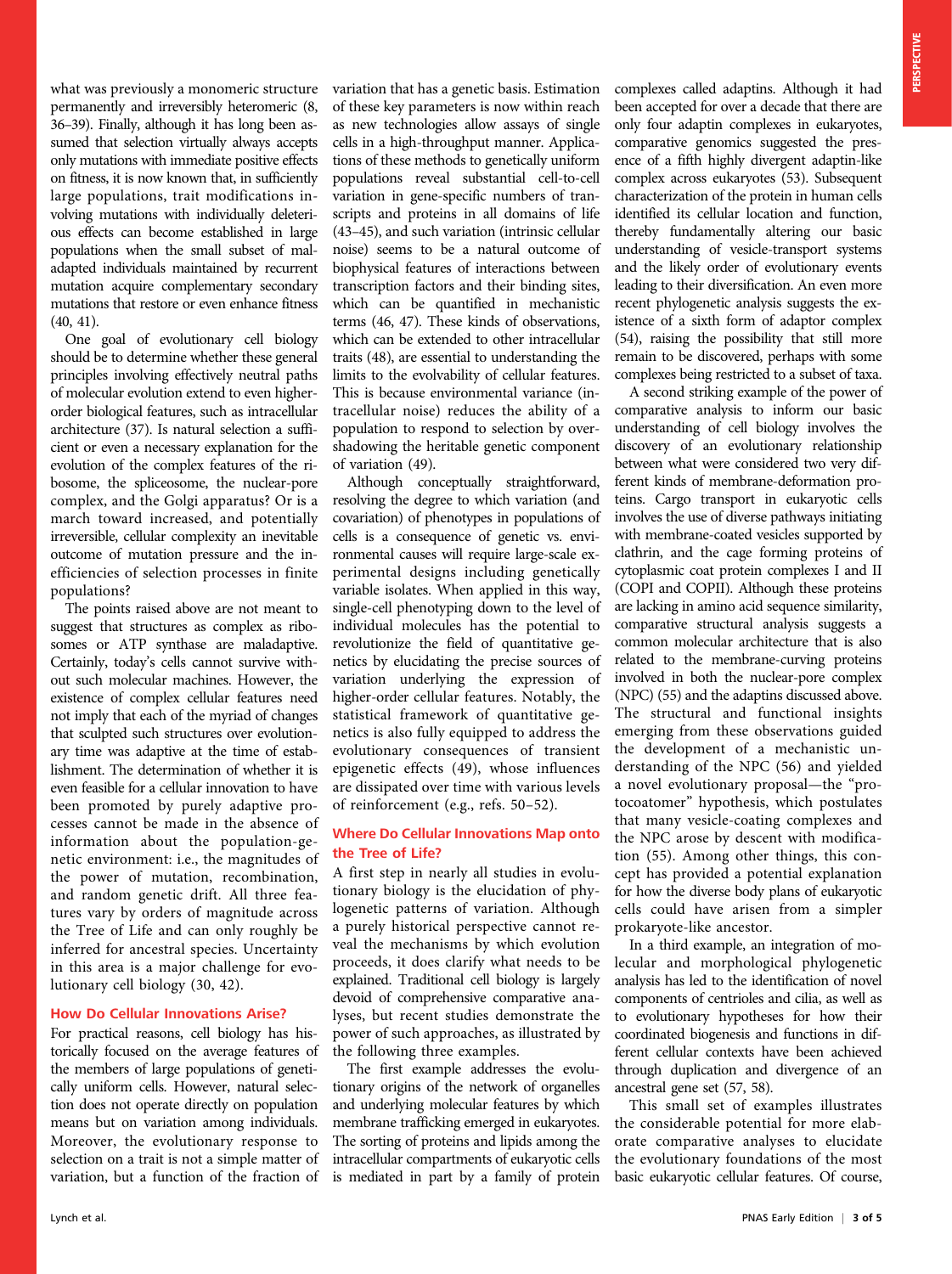ascertainment of where cell-biological innovations map onto the Tree of Life and inference of phylogenetic points of gain and loss of various modifications will require a substantial increase in taxonomic sampling of cellular diversity. Of the estimated 5–100 million extant species, only ∼1.5 million have been described at even a rudimentary level, and most of these taxa are heavily biased toward plants, animals, fungi, and microbes with direct human impact (59) (Fig. 1). Future studies of biodiversity are likely to continue to extend to the discovery of novel phyla for quite some time (e.g., refs. 60–62). These issues, together with the fact that typically about a third of predicted protein-coding genes per sequenced genome are undefined and/ or restricted to narrow taxonomic groupings, make clear that we are still missing immense swaths of information on cellular diversity. This "missing phylogeny" is likely of high value to applied research efforts in medicine, agriculture, and environmental science.

Unfortunately, parts lists inferred from genome information alone can take us only so far. Although results from transcriptomics, metabolomics, etc. can provide additional information, such work must ultimately be

coupled to detailed studies of individual gene products in diverse taxa. To this end, we envision the need for a new grand challenge in biology, such as the proposed Atlas of the Biology of Cells [\(www.nsf.gov/publications/](http://www.nsf.gov/publications/pub_summ.jsp?ods_key=bio12009) [pub\\_summ.jsp?ods\\_key](http://www.nsf.gov/publications/pub_summ.jsp?ods_key=bio12009)=bio12009). The fundamental idea here is to develop a database for cellular/subcellular features for a judiciously chosen, phylogenetically broad set of organisms, with the goal of sampling the functional diversity of metabolic and cellular morphological traits in the fullest possible sense. To be maximally productive, such an enterprise will require the further development of automated, generalizable, and high-throughput cell-biological methods. Significant support for appropriate phylogenetic sampling, development of reliable culture methods, and standardized measurement methodology will also be necessary. Most importantly, the latter will require the establishment of not only controlled vocabularies and ontologies to provide a conceptual framework for data comparison, but also quantitative metrics for defining, comparing, and predicting cell-biological structures and processes.

The payoffs of such an organized research program are likely to be substantial. As an analogy to where evolutionary cell biology is



Fig. 1. Taxonomic distribution of research articles and sequenced genomes. Modern taxonomy identifies five major eukaryotic supergroups: the Excavates (turquoise), Chromalveolates (orange), Archaeplastida (green), Amoebozoa (purple), and Opisthokonts (red). Although the total number of species on earth remains unknown, it is clear that there are far more unicellular eukaryotes than the combined total of all animals (Metazoa, an Opisthokont lineage), fungi (also Opisthokonts), and plants (Archaeplastida). However, research activity displays considerable taxonomic bias. As of January 2014, the National Center for Biotechnology Information taxonomy browser ([www.ncbi.nlm.nih.gov/](http://www.ncbi.nlm.nih.gov/Taxonomy/Browser/wwwtax.cgi) [Taxonomy/Browser/wwwtax.cgi\)](http://www.ncbi.nlm.nih.gov/Taxonomy/Browser/wwwtax.cgi) lists 338 Archaeal genomes (dark gray), 20,709 Eubacteria (light gray), 769 Metazoa, 1,201 Fungi, 251 green plants/algae, and 336 genomes from all other eukaryotic taxa (13% of eukaryotic genomes). The taxonomic distribution of PubMed citations is as follows: Archaea, 19,000; Eubacteria, 397,000; Metazoa, 576,000; Fungi, 135,000; green plants/algae, 168,000; and all other eukaryotes combined, 97,000 (<9% of publications on Eukaryotes).

and where it might lead, consider that wholegenome sequencing was barely a dream 25 y ago but, in the past decade, has revolutionized virtually every aspect of biology, vastly increasing our understanding of humangenetic disorders, methods for disease control, energy production, and ecosystem function. Such advances continue to inspire the development of new 'omics technologies with enormous increases in accuracy and efficiency, as well as the emergence of novel computational technologies for storage, integration, and analysis that facilitate the rapid transformation of data into knowledge.

# How Can Effective Implementation of Lessons from Evolutionary Cell Biology Be Ensured?

Cell biology textbooks traditionally focus on structures and pathways perceived to be common to all cells, only occasionally addressing specializations in individual phylogenetic lineages, and even more rarely mentioning their modes of diversification. In effect, we have built up a sort of canonical molecular and cell biology based on a few serendipitously selected model organisms. How things work in Escherichia coli, Saccharomyces cerevisiae, Drosophila melanogaster, and mouse cells is all too often viewed as the "normal" mode of biology, with differences observed in other organisms often being viewed as little more than amusing oddities. Imagine what today's biology might look like if our models had been Nanoarchaeum (archaebacterium), Paramecium (ciliate), Ceratium (dinoflagellate), and Pinus (gymnosperm).

The view that intracellular structures are essentially invariant in diverse organisms engenders the false impression that an evolutionary biologist has little to gain by pursuing studies at the cellular level. Moreover, the few statements about evolution that can be found in cell-biology textbooks and journal articles frequently speculate on the adaptive significance of cellular features, oversimplifying and obscuring our understanding of evolutionary mechanisms (42, 63). This outmoded view of evolutionary processes still gives rise to major misunderstandings, with substantial implications (64).

In summary, we have attempted to highlight why bridging the conceptual gap between cell biology and evolutionary biology is likely to enrich our understanding of virtually all biological processes. For example, although the natural spatial delimitation of cell biology resides at the cell membrane, an understanding of the evolutionary roots of various cellular features is of central relevance